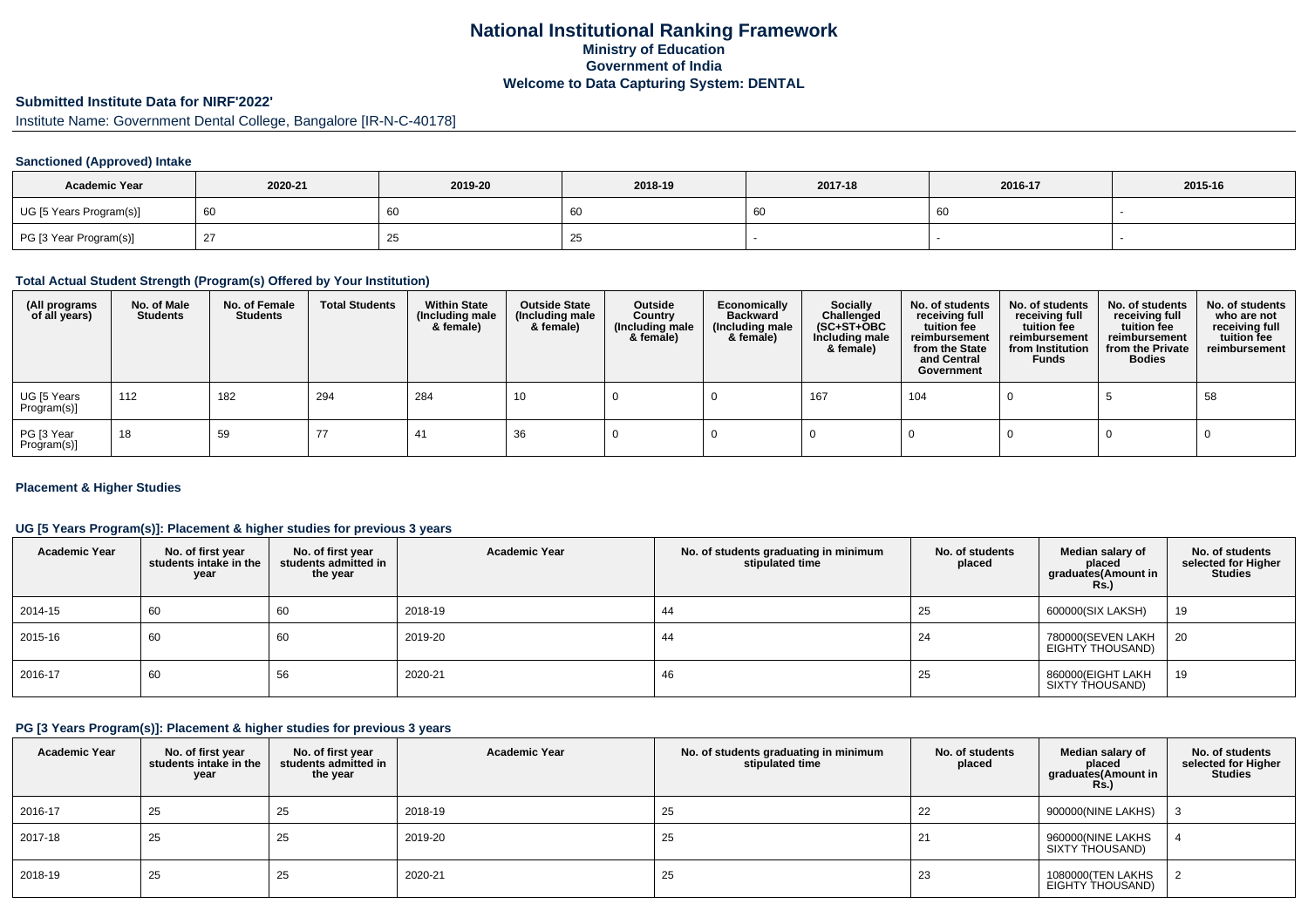#### **Ph.D Student Details**

| Ph.D (Student pursuing doctoral program till 2020-21 Students admitted in the academic year 2020-21 should not be entered here.) |         |                                                                 |         |  |  |  |  |
|----------------------------------------------------------------------------------------------------------------------------------|---------|-----------------------------------------------------------------|---------|--|--|--|--|
|                                                                                                                                  |         | <b>Total Students</b>                                           |         |  |  |  |  |
| Full Time                                                                                                                        |         |                                                                 |         |  |  |  |  |
| Part Time                                                                                                                        |         |                                                                 |         |  |  |  |  |
| No. of Ph.D students graduated (including Integrated Ph.D)                                                                       |         |                                                                 |         |  |  |  |  |
|                                                                                                                                  | 2020-21 | 2019-20                                                         | 2018-19 |  |  |  |  |
| Full Time                                                                                                                        |         |                                                                 |         |  |  |  |  |
| Part Time                                                                                                                        |         |                                                                 |         |  |  |  |  |
|                                                                                                                                  |         | No. of students Graduating in Super Speciality program (DM/MCH) |         |  |  |  |  |
| 2020-21                                                                                                                          | 2019-20 | 2018-19                                                         |         |  |  |  |  |

### **Financial Resources: Utilised Amount for the Capital expenditure for previous 3 years**

| Academic Year                                                                                        | 2020-21                                                                           | 2019-20                                                                       | 2018-19                                                                     |  |  |  |  |  |
|------------------------------------------------------------------------------------------------------|-----------------------------------------------------------------------------------|-------------------------------------------------------------------------------|-----------------------------------------------------------------------------|--|--|--|--|--|
|                                                                                                      | <b>Utilised Amount</b><br><b>Utilised Amount</b>                                  |                                                                               | <b>Utilised Amount</b>                                                      |  |  |  |  |  |
| Annual Capital Expenditure on Academic Activities and Resources (excluding expenditure on buildings) |                                                                                   |                                                                               |                                                                             |  |  |  |  |  |
| Library                                                                                              | 2346528 (TWENTY THREE LAKHS FORTHY SIX<br>THOUSAND FIVE HUNDRED AND TWENTY EIGHT) | 4365521 (FORTY THREE LAKH SIXTY FIVE THOUSAND<br>FIVE HUNDRED AND TWENTY ONE) | 2199062 (TWENTY ONE LAKH NINETY THOUSAND AND<br>SIXTY TWO )                 |  |  |  |  |  |
| New Equipment for Laboratories                                                                       | 10030 (TEN THOUSAND AND THIRTY)                                                   | 99710 (NINETY NINE THOUSAND SEVEN HUNDRED AND<br>TEN ONLY)                    | $0$ (ZERO)                                                                  |  |  |  |  |  |
| Other expenditure on creation of Capital Assets (excluding<br>expenditure on Land and Building)      | 1401144 (FOURTEEN LAKH ONE THOUSAND ONE<br>HUNDRED AND FORTY FOUR)                | 1286809 (TWELVE LAKH EIGHTY SIX THOUSAND EIGHT<br>HUNDRED AND NINE)           | 3215988 (THIRTY TWO LAKH FIFTEEN THOUSAND NINE<br>HUNDRED AND EIGHTY EIGHT) |  |  |  |  |  |

### **Financial Resources: Utilised Amount for the Operational expenditure for previous 3 years**

| <b>Academic Year</b>                                                                                                                                                                            | 2020-21                                                       | 2019-20                                                              | 2018-19                                      |  |  |  |  |  |
|-------------------------------------------------------------------------------------------------------------------------------------------------------------------------------------------------|---------------------------------------------------------------|----------------------------------------------------------------------|----------------------------------------------|--|--|--|--|--|
|                                                                                                                                                                                                 | <b>Utilised Amount</b>                                        | <b>Utilised Amount</b>                                               | <b>Utilised Amount</b>                       |  |  |  |  |  |
| <b>Annual Operational Expenditure</b>                                                                                                                                                           |                                                               |                                                                      |                                              |  |  |  |  |  |
| Salaries (Teaching and Non Teaching staff)                                                                                                                                                      | 221220000 (TWENTY TWO CRORES TWELVE LAKHS<br>TWENTY THOUSAND) | 189143000 (EIGHTEEN CRORES NINETY ONE LAKHS<br>FORTY THREE THOUSAND) | 179200000 (SEVENTEEN CRORES NINETY TWO LAKH) |  |  |  |  |  |
| Maintenance of Academic Infrastructure or consumables and<br>other running expenditures (excluding maintenance of hostels<br>and allied services, rent of the building, depreciation cost, etc) | 24200000 (TWO CRORES FORTY TWO LAKHS)                         | 2320000 (TWO CRORE THIRTY TWO LAKHS)                                 | 22300000 (TWO CRORES TWENTY THREE LAKHS)     |  |  |  |  |  |
| Seminars/Conferences/Workshops                                                                                                                                                                  | 30000 (THIRTY THOUSAND)                                       | 32000 (THIRTY TWO THOUSAND)                                          | 27000 (TWENTY SEVEN THOUSAND)                |  |  |  |  |  |

**IPR**

| Calendar year            | 2020 | 2019 | 2018 |
|--------------------------|------|------|------|
| No. of Patents Published |      |      |      |
| No. of Patents Granted   |      |      |      |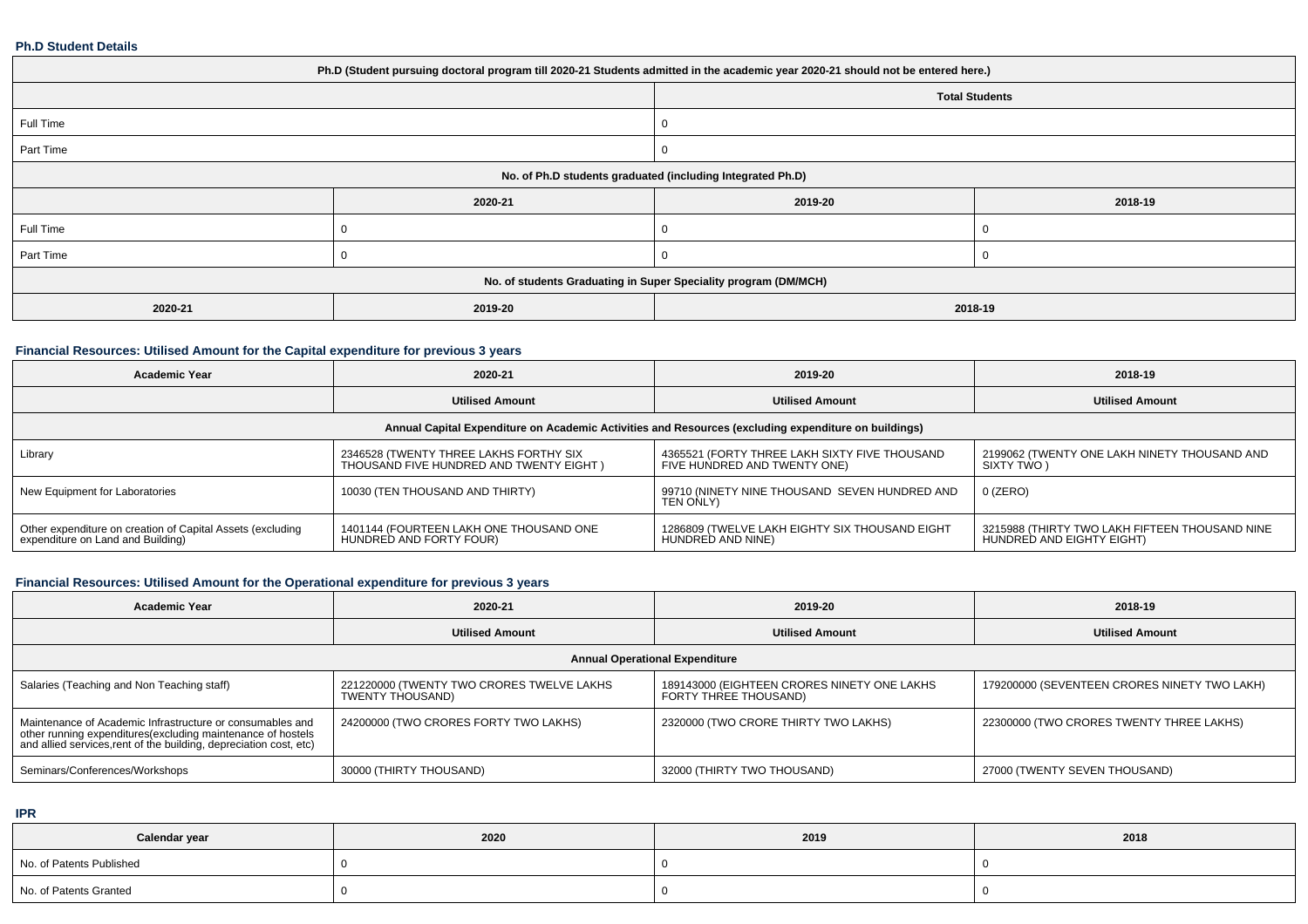#### **Sponsored Research Details**

| <b>Financial Year</b>                    | 2020-21                                                   | 2019-20                                                              | 2018-19 |
|------------------------------------------|-----------------------------------------------------------|----------------------------------------------------------------------|---------|
| Total no. of Sponsored Projects          |                                                           |                                                                      |         |
| Total no. of Funding Agencies            |                                                           |                                                                      |         |
| Total Amount Received (Amount in Rupees) | 623445                                                    | 2279144                                                              |         |
| Amount Received in Words                 | SIX LAKHS TWENTY THREE THOUSAND FOUR FORTY<br><b>FIVE</b> | TWENTY TWO LAKHS SEVENTY NINE THOUSAND ONE<br>HUNDRED AND FORTY FOUR | Zero    |

## **OPD Attendance & Bed Occupancy**

| 1. Average OPD attendance in the calendar vear 2020. | 600 |
|------------------------------------------------------|-----|
|------------------------------------------------------|-----|

## **PCS Facilities: Facilities of physically challenged students**

| 1. Do your institution buildings have Lifts/Ramps?                                                                                                         | Yes, more than 80% of the buildings |
|------------------------------------------------------------------------------------------------------------------------------------------------------------|-------------------------------------|
| 2. Do your institution have provision for walking aids, including wheelchairs and transportation from one building to another for<br>handicapped students? | Yes                                 |
| 3. Do your institution buildings have specially designed toilets for handicapped students?                                                                 | Yes, more than 80% of the buildings |

### **Faculty Details**

| Srno           | <b>Name</b>                        | Age | Designation                                         | Gender | Qualification | <b>Experience (In</b><br>Months) | <b>Currently working</b><br>with institution? | <b>Joining Date</b> | <b>Leaving Date</b> | <b>Association type</b> |
|----------------|------------------------------------|-----|-----------------------------------------------------|--------|---------------|----------------------------------|-----------------------------------------------|---------------------|---------------------|-------------------------|
|                | DR N S SAHANA                      | 49  | Dean / Principal /<br>Director / Vice<br>Chancellor | Female | <b>MDS</b>    | 33                               | Yes                                           | 25-07-2008          | $\sim$              | Regular                 |
| $\overline{2}$ | DR MANJUNATH<br><b>PURANIK</b>     | 51  | Professor                                           | Male   | <b>MDS</b>    | 42                               | Yes                                           | 02-05-2008          | $\sim$              | Regular                 |
| 3              | <b>DR GIRISH</b><br><b>GIRADDI</b> | 48  | Professor                                           | Male   | <b>MDS</b>    | 34                               | Yes                                           | 12-05-2008          | $\sim$              | Regular                 |
|                | DR S K SRINATH                     | 48  | Professor                                           | Male   | <b>MDS</b>    | 37                               | Yes                                           | 06-09-2000          | $\sim$              | Regular                 |
| 5              | <b>DRKR</b><br>VIJAYALAKSHMI       | 49  | Professor                                           | Female | <b>MDS</b>    | 36                               | Yes                                           | 22-05-2008          | $\sim$              | Regular                 |
| 6              | DR KIRAN KUMAR<br>N                | 46  | Professor                                           | Male   | <b>MDS</b>    | 35                               | Yes                                           | 22-10-2000          | $\sim$              | Regular                 |
|                | DR NAUSHEER<br>AHAMAD              | 53  | Professor                                           | Male   | <b>MDS</b>    | 38                               | Yes                                           | 24-04-1993          | $\sim$              | Regular                 |
| 8              | DR SMITHA K                        | 47  | Professor                                           | Female | <b>MDS</b>    | 31                               | Yes                                           | 25-07-2008          | $\sim$              | Regular                 |
| 9              | DR PREMA                           | 56  | Professor                                           | Female | <b>MDS</b>    | 38                               | Yes                                           | 12-04-1993          | $\sim$              | Regular                 |
| 10             | <b>DRSK</b><br><b>VISHWANATH</b>   | 45  | Associate Professor                                 | Male   | <b>MDS</b>    | 38                               | Yes                                           | 23-08-2002          | $\sim$              | Regular                 |
| 11             | DR YASHODA R                       | 48  | Associate Professor                                 | Female | <b>MDS</b>    | 32                               | Yes                                           | 08-09-2000          | $\sim$              | Regular                 |
| 12             | <b>DRKM</b><br><b>KUMARSWAMY</b>   | 59  | Associate Professor                                 | Male   | <b>MDS</b>    | 34                               | Yes                                           | 31-10-1994          | $\sim$              | Regular                 |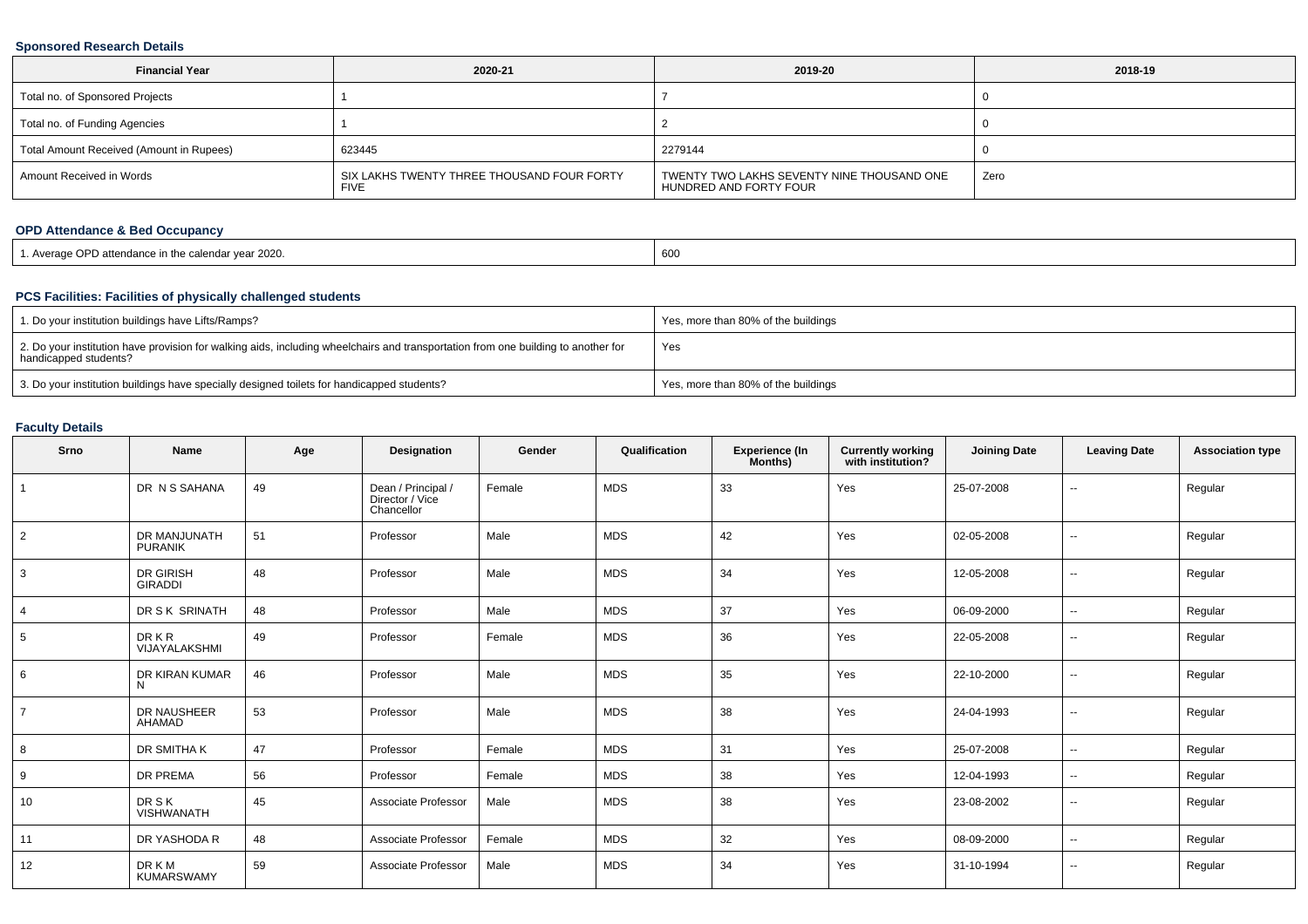| 13 | DR NAMITHA<br><b>SHANBHAG</b>   | 49 | Associate Professor        | Female | <b>MDS</b> | 42      | Yes | 07-09-2000 | $\overline{\phantom{a}}$ | Regular |
|----|---------------------------------|----|----------------------------|--------|------------|---------|-----|------------|--------------------------|---------|
| 14 | DR T SURESH                     | 52 | Associate Professor        | Male   | <b>MDS</b> | 42      | Yes | 11-09-2000 | $\overline{\phantom{a}}$ | Regular |
| 15 | DR SEEMA<br><b>MERAWADE</b>     | 46 | Associate Professor        | Female | <b>MDS</b> | 42      | Yes | 05-09-2000 | --                       | Regular |
| 16 | DR MALLAYA C<br><b>HIREMATH</b> | 47 | Associate Professor        | Male   | <b>MDS</b> | 42      | Yes | 11-09-2000 | --                       | Regular |
| 17 | DR SAVITHA B<br><b>NAIK</b>     | 45 | Associate Professor        | Female | <b>MDS</b> | 42      | Yes | 05-09-2000 | --                       | Regular |
| 18 | DR B SUMAN                      | 46 | Associate Professor        | Female | <b>MDS</b> | 34      | Yes | 11-09-2000 | --                       | Regular |
| 19 | DR CHANDRAKALA                  | 46 | Associate Professor        | Female | <b>MDS</b> | 34      | Yes | 07-09-2000 | ⊷.                       | Regular |
| 20 | DR HEMAMYTHILY<br>P             | 49 | Associate Professor        | Female | <b>MDS</b> | 34      | Yes | 02-04-2005 | $\overline{\phantom{a}}$ | Regular |
| 21 | DR J<br>NAGARATHNA              | 46 | Associate Professor        | Female | <b>MDS</b> | 33      | Yes | 05-09-2000 | $\overline{\phantom{a}}$ | Regular |
| 22 | DR V<br>MAMATHASHREE            | 44 | Associate Professor        | Female | <b>MDS</b> | 26      | Yes | 19-05-2008 | ⊷.                       | Regular |
| 23 | DR BIJI BRIGIT                  | 43 | Associate Professor        | Female | <b>MDS</b> | 26      | Yes | 13-06-2008 | $\overline{\phantom{a}}$ | Regular |
| 24 | DR B SHIVAKUMAR                 | 36 | Associate Professor        | Male   | <b>MDS</b> | 8       | Yes | 22-02-2017 | $\overline{\phantom{a}}$ | Regular |
| 25 | DR JANITHA S                    | 41 | Associate Professor        | Female | <b>MDS</b> | 26      | Yes | 23-05-2008 | --                       | Regular |
| 26 | DR ANOOP NAIR                   | 40 | Associate Professor        | Male   | <b>MDS</b> | 26      | Yes | 19-05-2008 | $\overline{\phantom{a}}$ | Regular |
| 27 | DR RESHMA<br>KULAKARNI          | 45 | Associate Professor        | Female | <b>MDS</b> | 26      | Yes | 10-08-2008 | ⊷.                       | Regular |
| 28 | DR C N<br><b>GURUPRASAD</b>     | 46 | Professor                  | Male   | <b>MDS</b> | 34      | Yes | 07-09-2000 | $\overline{\phantom{a}}$ | Regular |
| 29 | DR PURNIMA<br><b>BANDARI</b>    | 47 | Professor                  | Female | <b>MDS</b> | 34      | Yes | 07-09-2000 | $\overline{\phantom{a}}$ | Regular |
| 30 | DR NAGARJINI<br>PRAKASH         | 41 | Associate Professor        | Female | <b>MDS</b> | 26      | Yes | 21-05-2008 | --                       | Regular |
| 31 | DR JEEVITHA M                   | 34 | Associate Professor        | Female | <b>MDS</b> | 10      | Yes | 20-03-2017 | $\overline{\phantom{a}}$ | Regular |
| 32 | DR S R UMA                      | 47 | <b>Assistant Professor</b> | Female | <b>MDS</b> | 34      | Yes | 11-09-2000 | н.                       | Regular |
| 33 | DR K R SOWMYA                   | 46 | <b>Assistant Professor</b> | Female | <b>MDS</b> | 34      | Yes | 09-09-2000 | $\overline{\phantom{a}}$ | Regular |
| 34 | DR KALAVATHI M                  | 50 | Assistant Professor        | Female | MDS        | 34      | Yes | 11-09-2000 | ⊷.                       | Regular |
| 35 | DR SATHISH<br>YADAVA T          | 42 | <b>Assistant Professor</b> | Male   | <b>MDS</b> | 33      | Yes | 20-06-2009 | $\sim$                   | Regular |
| 36 | DR SAURABH T J                  | 35 | <b>Assistant Professor</b> | Male   | <b>MDS</b> | $\bf8$  | Yes | 20-03-2017 | Щ.                       | Regular |
| 37 | DR VENUGOPAL S                  | 40 | <b>Assistant Professor</b> | Male   | <b>MDS</b> | 8       | Yes | 20-03-2017 | щ.                       | Regular |
| 38 | DR SUGANYA G                    | 37 | <b>Assistant Professor</b> | Female | <b>MDS</b> | 8       | Yes | 20-03-2017 | Щ.                       | Regular |
| 39 | DR SWETHA R S                   | 36 | Assistant Professor        | Female | <b>MDS</b> | 8       | Yes | 20-03-2017 | щ.                       | Regular |
| 40 | DR K RASHMI                     | 42 | <b>Assistant Professor</b> | Female | <b>MDS</b> | $\bf 8$ | Yes | 20-03-2017 | н.                       | Regular |